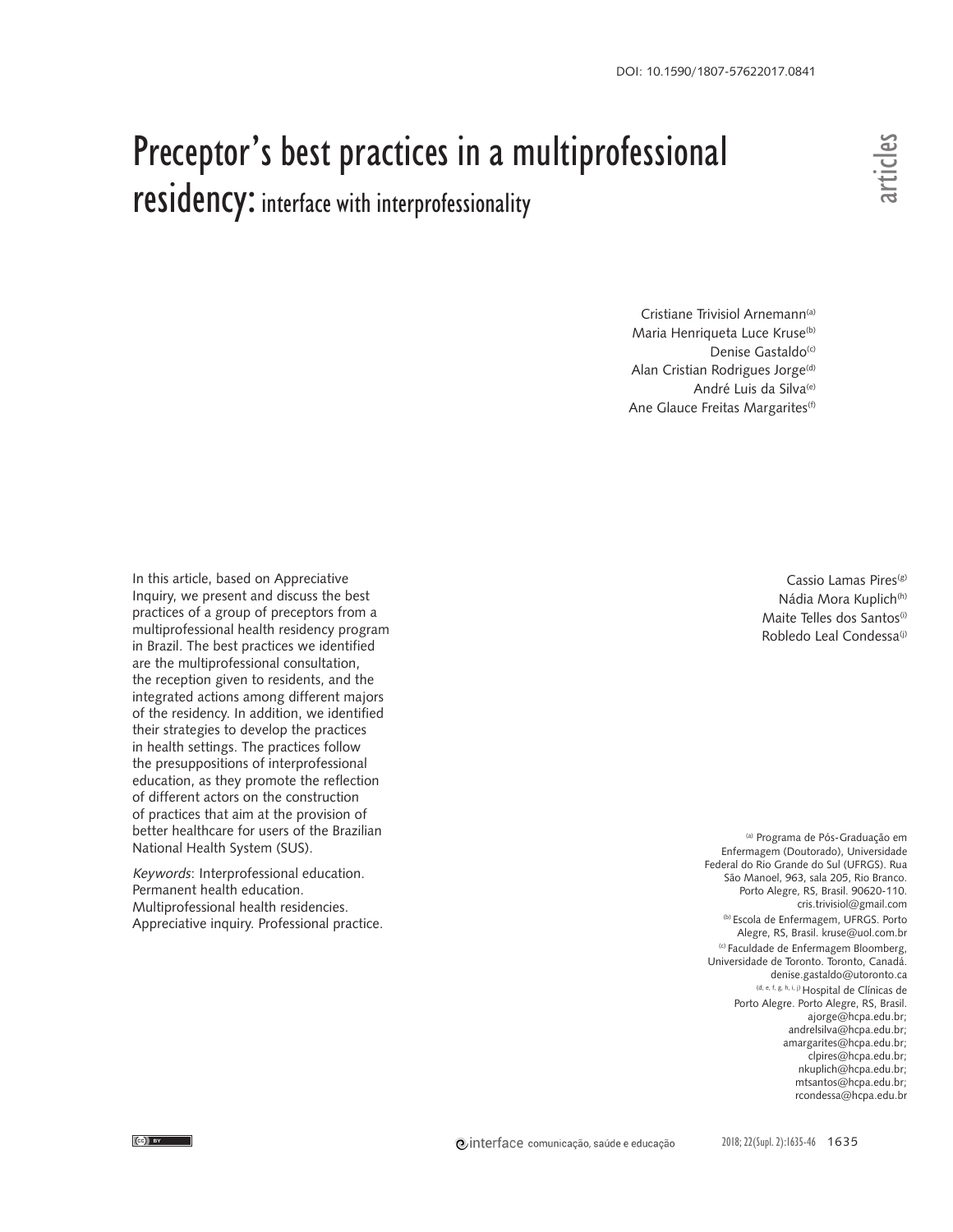## **Introduction**

Health professionals' education has been widely (re)discussed across the world. According to the World Health Organization, health professionals' education is still considered fragmented and decontextualized when the dynamics of changes that occur in this area is evaluated<sup>1</sup>. Moreover, the WHO argues that it produces a static curriculum. In Brazil, we highlight the Permanent Health Education (PHE) movement, assumed in 2004 as a public policy that aims to promote changes in health professionals' practices<sup>2</sup>. PHE is part of a political project that proposes to change health professionals' education. One of the changes that have already been implemented was the creation of Residências Multiprofissionais em Saúde (RMS - Multiprofessional Health Residencies). The RMS were created with the objective of stimulating practices that meet the demands of Sistema Único de Saúde (SUS - Brazilian National Health System), and constitute spaces for the development of PHE actions3 .

Thus, residencies have become a possibility of problematizing reality in the daily routine of the health services and connecting the services with teaching institutions, with the aim of integrating residents, teachers, users, managers, and health professionals. In addition, the RMS tend to enable the permeability of educational actions in the daily routine of the health practices, fostering the development of PHE among professionals working in the health services<sup>2-4</sup>.

Multiprofessional residencies can also be appropriate spaces for the development of interprofessional education, as they function under a perspective that seeks to promote integration among different professionals<sup>5</sup>. Interprofessional education offers opportunities of joint learning with other health professionals, aiming to develop attributes and skills that are necessary in collective work<sup>6</sup>. This type of work recommends that professionals from different areas should develop their activities and learn jointly, in an interactive way, enhancing collaboration and the quality of healthcare<sup>1</sup>. Therefore, interprofessional education complements and strengthens the set of ideas of the SUS, providing subsidies for the construction of a project of society that includes the amplified conception of health<sup>7</sup>. Designing interprofessional curricula, adopting disciplines that are common to different courses of the health area, and implementing interprofessionality in RMS are movements that contribute to reformulate the education of professionals<sup>7</sup>.

In this scenario, we have the figure of the preceptor, who has been playing an outstanding role in healthcare institutions by providing residents with learning situations in such a way that interventions and conducts are satisfactorily performed, analyzed, transformed and apprehended during the education process. Therefore, preceptorship has become an educational practice<sup>8</sup>.

Studies about the preceptor have shown the importance of this actor in the pedagogical process and educational practices of the RMS, as well as difficulties regarding aspects of the didactic process<sup>8-10</sup>. In this direction, considering this professional's visibility and the importance of their practices, we propose to investigate and present successful practices developed by a group of preceptors, showing the residency's potential as an education modality.

## **Methodology**

This study is characterized as an Appreciative Inquiry. The Appreciative Inquiry is a methodology used to identify the best practices developed and employed by the people who work at an institution. This methodology enables the participation and engagement of health professionals in research related to their area of activity, and it can be applied to multiple areas<sup>11</sup>.

The Appreciative Inquiry was chosen for this study because it is a methodological approach that has been increasingly used in the scenario of qualitative research, as it explores positive points and common points developed in the environments where it is applied, and it has started to be used in studies that investigate the area of health in Brazil<sup>11</sup>. Furthermore, the Appreciative Inquiry stimulates participants to carry out reflective and critical debates and establishes a discussion space to foster the occurrence of changes<sup>11-12</sup>. The methodology was organized in four stages that form a 4D cycle: Discovery, Dream, Design and Destiny.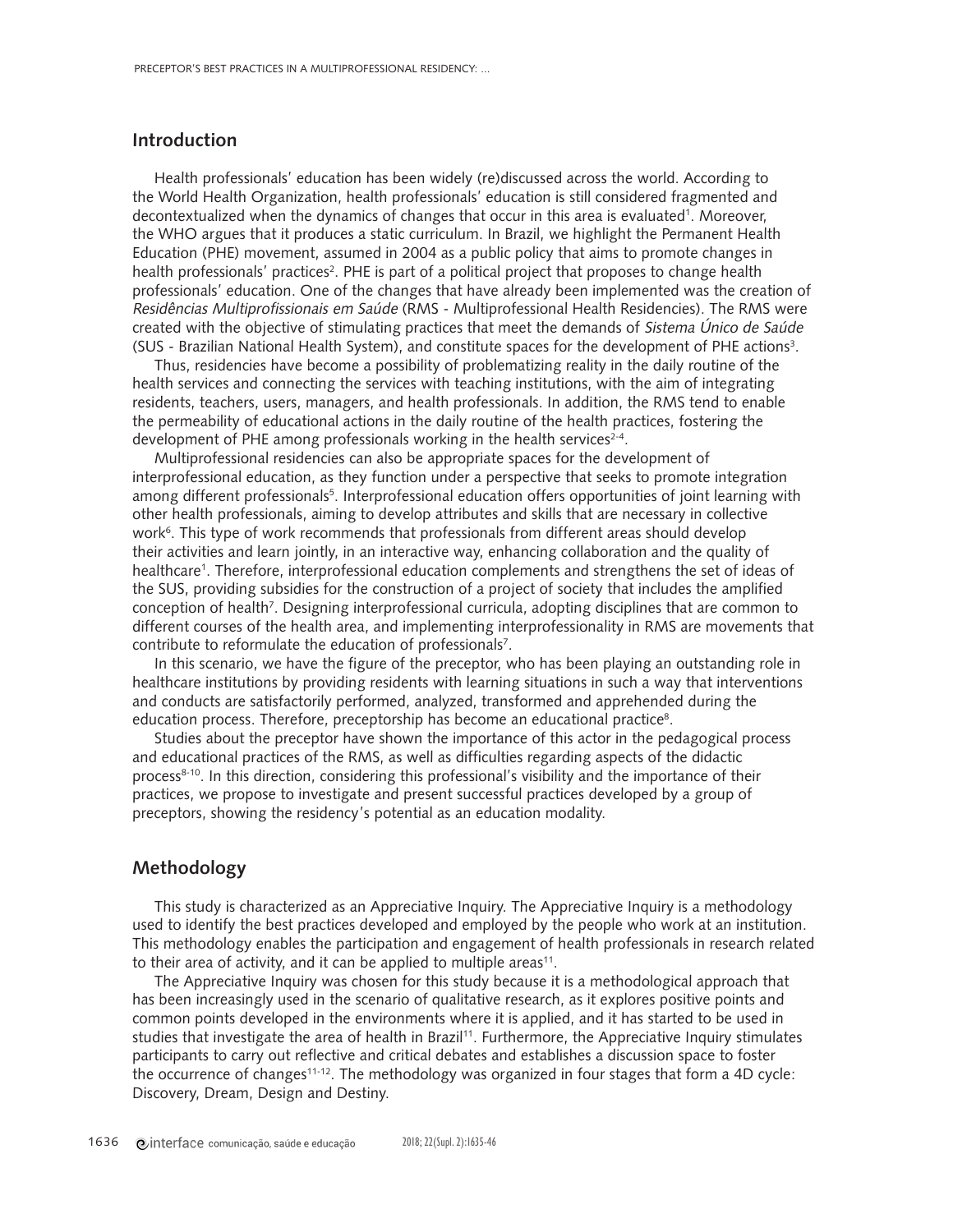In this article, we focus on the first stage of the cycle - the Discovery stage<sup>13</sup> - due to the study's central objective, which is to identify the best practices developed by preceptors. The study was carried out in the Integrated Multiprofessional Residency Program of Hospital de Clínicas de Porto Alegre, located in the southern region of Brazil. The participants were seven preceptors representing the majors of the above-mentioned residency: Critically Ill Adult, Cardiovascular Care, Comprehensive Care for Drug Users, Hospital Infection Control, and Onco-Hematology. Regarding professional categories, we had the following professions: Nursing, Pharmacology, Physiotherapy, Physical Education, and Social Work.

We adopted the following inclusion criteria: preceptors who had been working in the multiprofessional residency for at least one year and who were interested in reflecting on and discussing about PHE. Each preceptor could be absent from one meeting, at the most, throughout the data collection period. Preceptors from all the professions were included in order to have at least one representative of each profession. The exclusion criteria were: preceptors who were on holiday or on a leave in the data collection period.

As strategies for data production, discussion groups were conducted with the preceptors. An audio recorder was used to record and transcribe the data. In addition, field notes were used to complement what was observed in the meetings.

In the Discovery stage, we conducted three meetings with the group of preceptors, each one lasting approximately two hours. The objective of this stage was to identify the best practices developed by the preceptors. To achieve this, before the first meeting, the preceptors received a reflective task that asked them to recall a positive experience they had had as preceptors. We called "reflective tasks" the activities that the participants performed before each meeting, with the aim of enabling them to reflect on the object of study. They functioned as a strategy to prepare the group's meetings<sup>11</sup>.

In the first reflective task, we asked the participants to write a letter, addressing it to some colleague, to the coordination of an institution, or to the study's researchers, reporting on their professional history and describing a positive activity they had performed in the multiprofessional residency.

As it was mentioned above, the second and third meetings were also part of the Discovery stage, the first stage of the 4D cycle. This stage can be started with a dialog encouraging research participants to share experiences, so that they can discover or rediscover their strong points, no matter if they are active or emerged when they had their greatest achievements.

The Discovery stage involved the identification of the participants' best practices through the appreciation of what "gives life and energy" to individuals, to their work, and to the organization<sup>12-14</sup>. The questions that guided the discussion group were: What are the best practices this group develops? What gives life and energy to the work of the multiprofessional residency? What do you think has been producing good results in the multiprofessional residency?

Data analysis was performed according to Denzin and Lincoln's proposal<sup>15</sup>. The steps followed in the thematic process of data analysis were: immersion in the data, coding, categorization, and data generalization. To the study, Resolution 466/12 of the National Health Council was taken into account, and the research was approved in the Research Ethics Committee, obtaining a favorable opinion: Certificado de Apresentação para Apreciação Ética (CAAE - Certificate of Submission to Ethical Analysis) no. 35009014.5.0000.5327**.**

# **Results and discussion**

In this article, we present the category best PHE practices in an RMS. This category originates from the dissertation "Permanent health education in the context of the multiprofessional residency: a critical and appreciative study". Appreciative Inquiry enables researchers to propose the creation of a collective scientific production with the participants, who become co-authors of the article. Thus, this category included the objective of producing a manuscript emphasizing the dissemination of the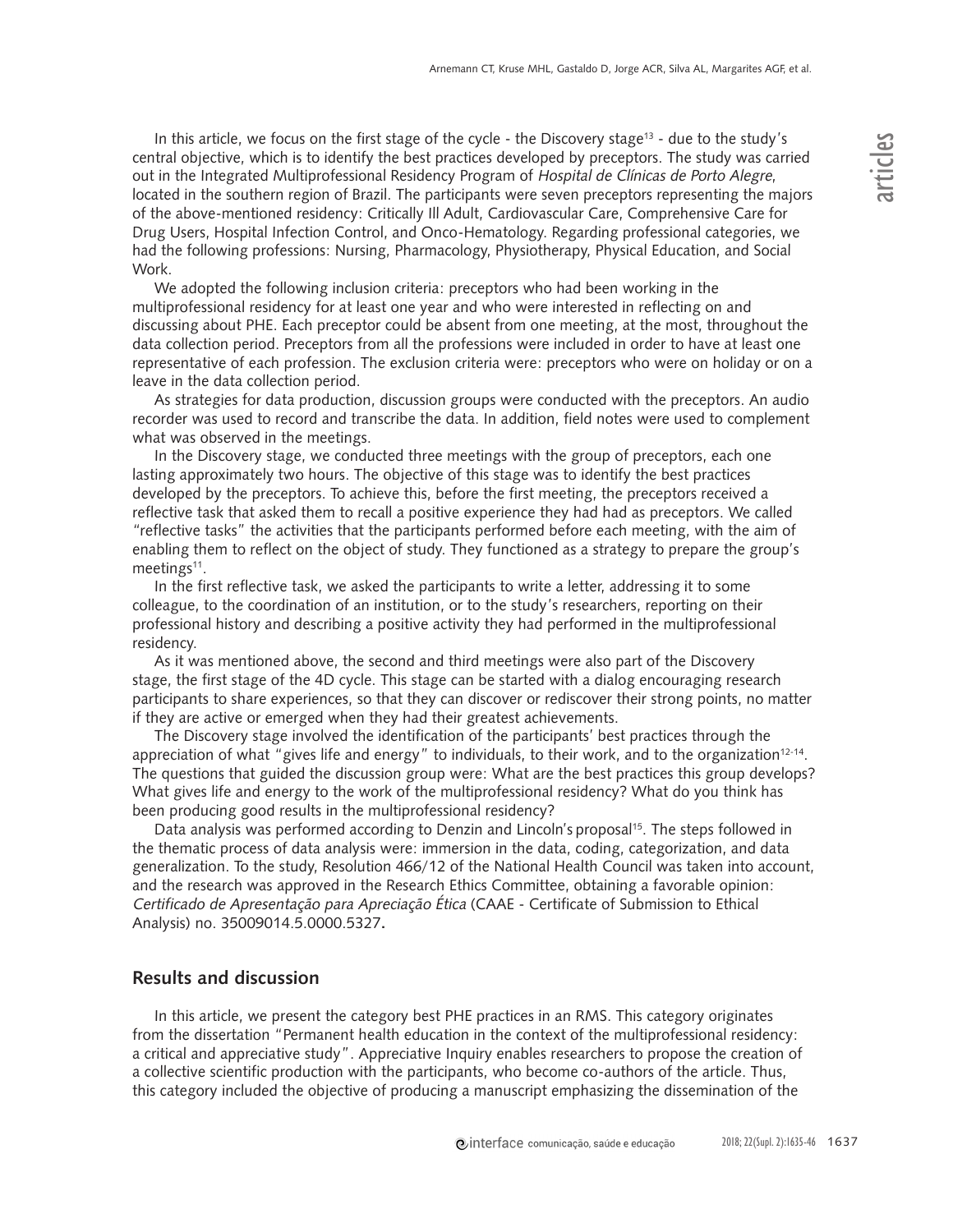best practices of this group of preceptors. The category was subdivided into two subcategories: "best collective practices guided by PHE principles" and "strategies for the development of interprofessional actions".

Concerning the first subcategory, "best collective practices guided by PHE principles", the preceptors mentioned the consultation at the Cardiology outpatient clinic:

> The two practices I highlighted are the planning and execution of a new multiprofessional practice, like the outpatient clinic in Cardiology. (P2)

I thought about it and decided that it is the consultation at the outpatient clinic cited by her [a colleague], which is the multiprofessional outpatient clinic. (P7)

It was interesting [the multiprofessional consultation in Cardiology] because it is a proposal that started from scratch, from the need to work based on this, and it seemed to me it was a successful experience. I think we have good experiences, like the cardiology outpatient clinic. (P4)

The multiprofessional consultation is a practice that was mentioned by many people here and I believe it is possible to be executed. (P1)

An issue of practice, of how you can put it into practice, is the Individual Therapeutic Project. Different people interfere in the practice, which refers to the patient's entire treatment, to the unfoldment of everything that is necessary to develop care. It is the multiprofessional inter consultation. (P2)

Based on the description of the multiprofessional consultation, we can relate its operationalization to the interconsultation, which is considered a facilitating strategy for professionals of interdisciplinary teams in the area of health. It promotes teamwork and action grounded on the biopsychosocial model. The interconsultation was implemented in the field of Medicine and consists of the presence of a health professional at a service unit, requested by a physician to guarantee a more global look at the patient<sup>16</sup>. Practices like this aim to solidify multiprofessional teamwork in order to improve the quality of care provided for users.

Another practice viewed as important in the scenario of multiprofessional residencies is the reception given to new residents as an integration activity in the RMS.

> I view many activities as positive experiences I've acquired in my work as a preceptor. However, one activity that I can emphasize was the field reception given to new residents at the beginning of the year. I was responsible for organizing the activities that would be developed in the field on the first days of the new residents. (P5)

The preceptors organized themselves to conduct the activity of reception and presentation of the services in which the residents were going to work in the RMS.

Multiprofessional rounds are also seen as best practices and have had an increasing presence in the scenarios of multiprofessional residencies.

Multiprofessional round. We started to participate in rounds through the residency. (P6)

At X, we have very positive experiences. There is also the daily multidisciplinary round, in which all the preceptors and residents participate, as well as the entire team, and it is called multidisciplinary round. (P5)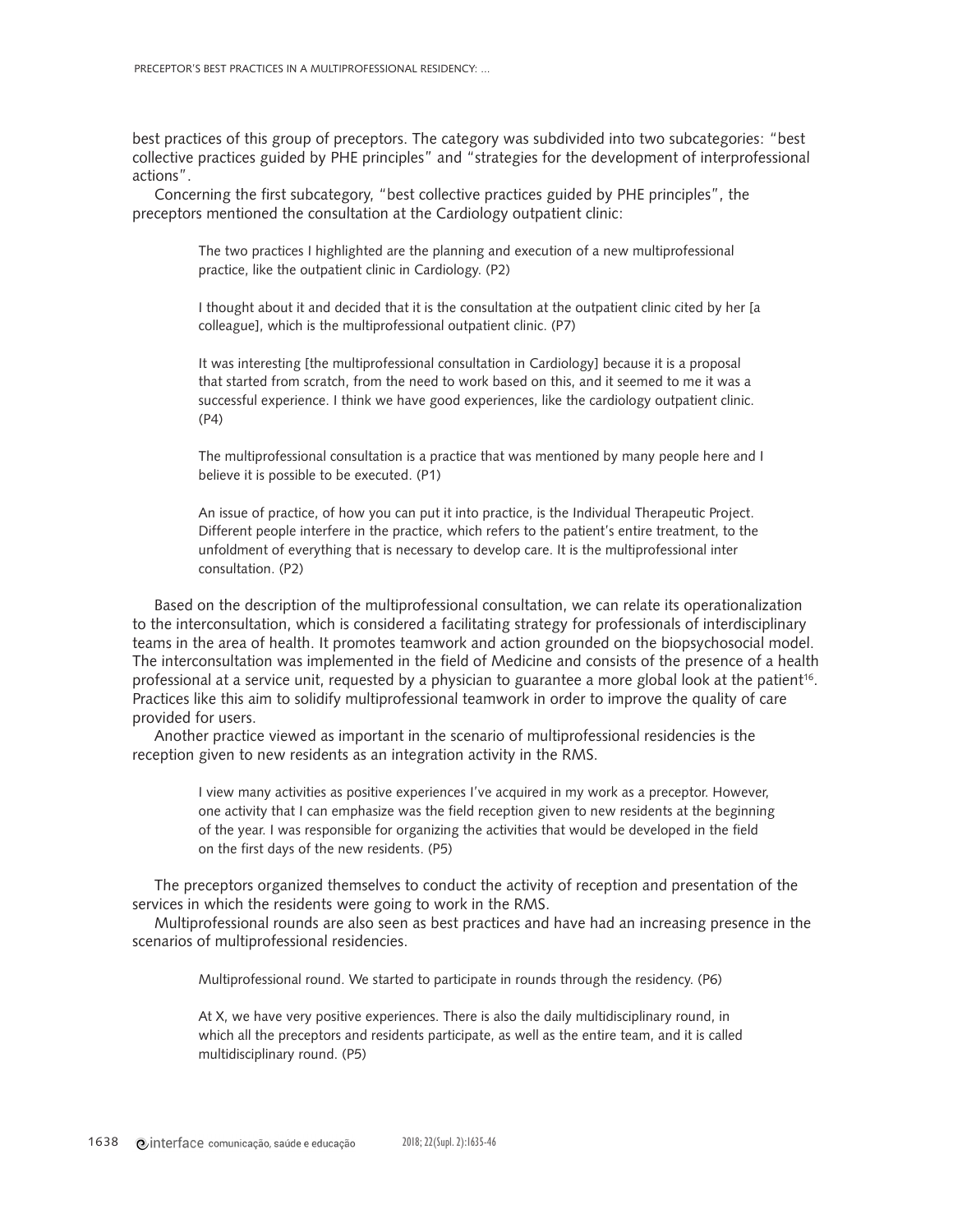Rounds are multiprofessional meetings in which the residents present their patients' cases and exchange experiences. The multiprofessional residents started their participation in medical rounds. P2 analyzes the multiprofessional round in an interprofessional perspective, calling it "interconsultation".

There is the consultation, but there are also other actions that can be thought of and carried out. Our field does not offer consultations. We can't provide a PTS (Individual Therapeutic Project). But the multiprofessional round is, in fact, an interconsultation, which favored us in this sense. (P2)

In addition to practices focusing on the residents' action, P1 argues that the visit to a non-hospital institution is a successful experience in his trajectory.

[...] I write this letter to tell you about a very interesting and successful experience that we had in the RMS. Last semester, we had the opportunity of visiting, together with the residents from major X, Partenon Sanatorium, here in our city. This institution is responsible for tuberculosis treatment here in Rio Grande do Sul. (P1)

The preceptors discuss the importance of residents' experiences in other education areas of the RMS, the possibility of joint actions involving different majors, and experiences in other settings, highlighting the presence of preceptors together with residents and the inclusion of new professions in the residency, described by P2.

And the presence of these preceptors, together with the residents, really is a positive practice in our RIMS (Integrated Multiprofessional Health Residency). The presence, the fact that we support the residents so that they don't feel alone and abandoned - we are careful about that. To me, these are the positive practices. (P2)

In this context, the preceptors aim to provide education with elements that promote a comprehensive care model. One of the strategies for this education is stimulating actions involving different majors, which the preceptors call "inter-major actions".

Inter-major actions. I highlight one in which we engaged the areas X and Y. For example, in area X, there are many patients with an important cognitive deficit, a severe intellectual impairment in hospitalization, and the part of infection control is quite hard if you are providing care for patients. The issue of seasonal diseases, for example, is very common in summer. So, the residents asked the preceptors for authorization, took some time off from their weekly work at the Infection Control and went to the unit. (P2)

More than a multidisciplinary work, the inter-major actions are an education proposal. An education proposal among majors. And we already have some experiences to share. (P7)

An inter-field work [...] more than being a residency in mental health, critically ill adults, infection control, child health, alcohol and drugs, it is an integrated multiprofessional health residency. (P2)

The actions performed among majors, which the preceptors call "inter-major actions", are activities that aim to integrate preceptors and residents from the same area of activity. They propose to integrate different professional areas and nuclei, and have been present in discussions about professional health education. To integrate means to consider new interactions in teamwork, configuring exchanges of experiences and knowledges. Such exchanges, targeted at respect for diversity, cooperation and solidarity, constitute transformational practices that aim to obtain care permeated by dialog and collaboration.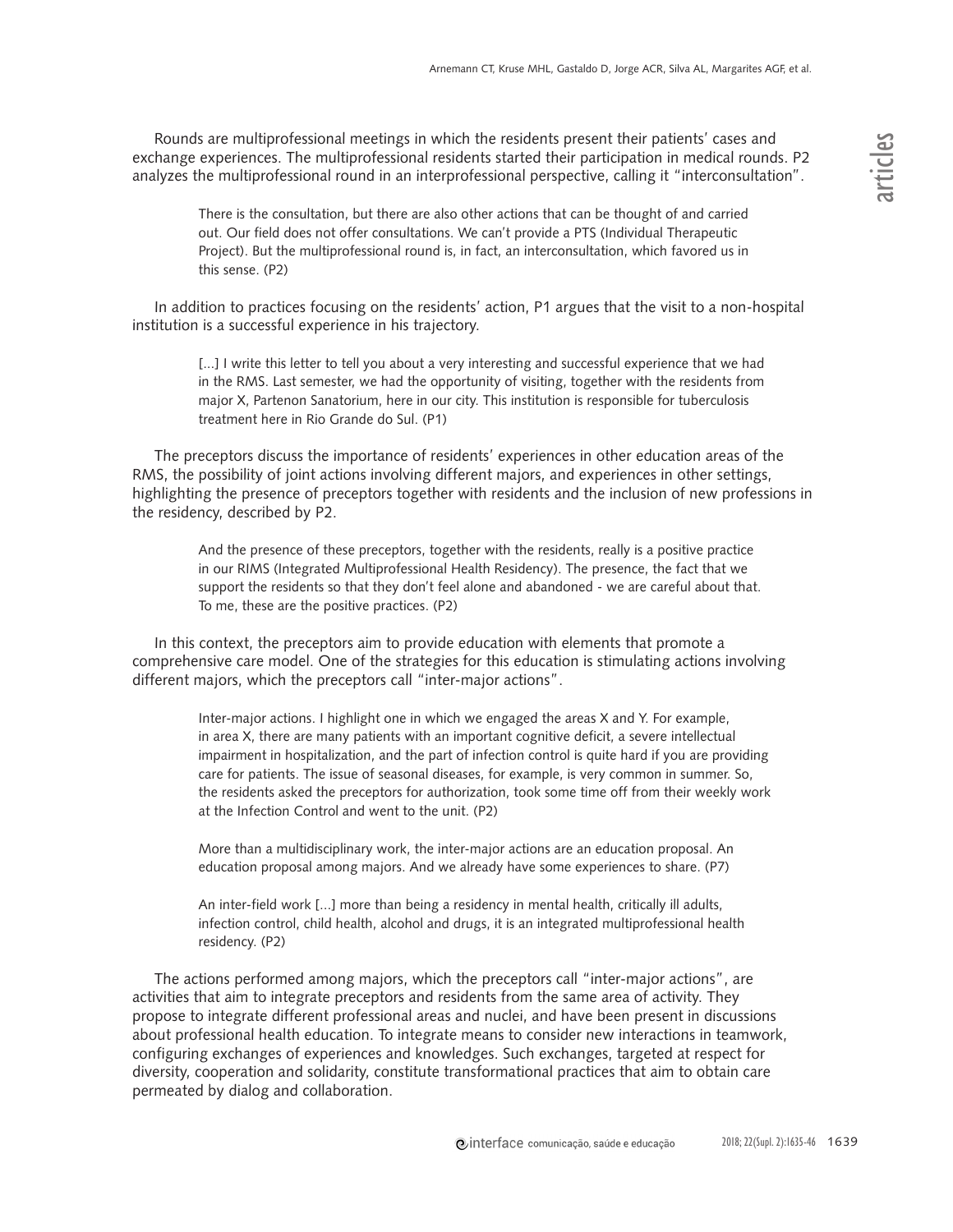The best practices brought by the group of preceptors, such as Projeto Terapêutico Singular (PTS - Individual Therapeutic Project), multiprofessional consultations, residents' reception, multiprofessional rounds, new professions in the RMS, and inter-major actions, are devices constructed in accordance with the biopsychosocial healthcare model. Thus, the best practices promote significant learning, as they are based on daily reflections and acquire meaning because they are aligned with the reality of the RMS preceptors. Significant learning in PHE refers to a pedagogy that proposes, to the health professional, an active role in healthcare related to the subject's previous experience, in opposition to the traditional models<sup>17</sup>. According to some authors<sup>18</sup>, the space of the multiprofessional residency uses different active methodologies that aim to contribute to an education that gathers knowledge from all the professional nuclei, revealing the power of these methodologies in education processes that intend to reduce the distance among different actors involved in the SUS and to the SUS. We believe that the preceptor who articulates changes in health practices is an actor of the change process.

Consequently, it is possible to think that these practices can be enabling the collective thought and action of a group of professionals working in an education modality like the RMS. This leads us to think that, in spite of the preceptors' intense working day, they are willing to search for teaching modes based on a logic that aims at the provision of comprehensive care based on the biopsychosocial model. They intend to do a good job in residents' education, defending a proposal that makes a difference in human resources education<sup>19</sup>. However, they are also concerned about not letting the residency be understood merely as a problem-solving type of education that complements the problems coming from academia, as this might lead to a distorted view of residency and of the preceptor's role<sup>20</sup>.

 The subcategory "strategies for the development of interprofessional actions" presents strategies for teaching and integrating the RMS majors, such as the mapping of each resident's knowledge, conversation circles, theoretical disciplines, integration methodologies involving all the RMS areas, and collective encounters. Based on multiprofessional teaching strategies, we can ask ourselves: How can we deal with distinct practices and theories in a group with different professional nuclei, in which each resident has their singular knowledge deriving from their experiences and specific academic background? The strategy P2 employs is the mapping of each resident's knowledge.

You asked about an instrument to provide field preceptorship. First, what we use is the mapping of each one's knowledge. In the first encounters, we map and survey the level of instruction of that area. (P2)

For the mapping strategy, P2 uses conversation circles, which enable to survey the individual knowledges that form the group of residents and to share the approached contents with the field residents.

[...] I raise the topic and survey the content they (residents) have [...] and, based on this, I develop a conversation circle or a research on a topic [...]. All this through the instrument of initial mapping. (P2)

As for the development of multiprofessional teaching, one of the strategies that stands out is, once more, the mapping of the residents' knowledge, because each resident has their own knowledge and new knowledges are built in the preceptor-resident relationship. We believe that individual expertise values different knowledges coming from professional experience, tacit knowledge, or even from personal knowledge. PHE works in the perspective that every learner has an experience that should not be ignored<sup>21</sup>. According to Freire<sup>21</sup>, with critical ethics, scientific competence and authentic tenderness, under the perspective of liberating political engagement, it is possible to teach learners to be more active and involved beings.

In relation to multiprofessional teaching, the identified practices reflect the preceptors' interest in creating learning spaces that are not restricted to the professional nucleus, promoting interfaces among different professions and converging on a multiprofessional action that aims at comprehensive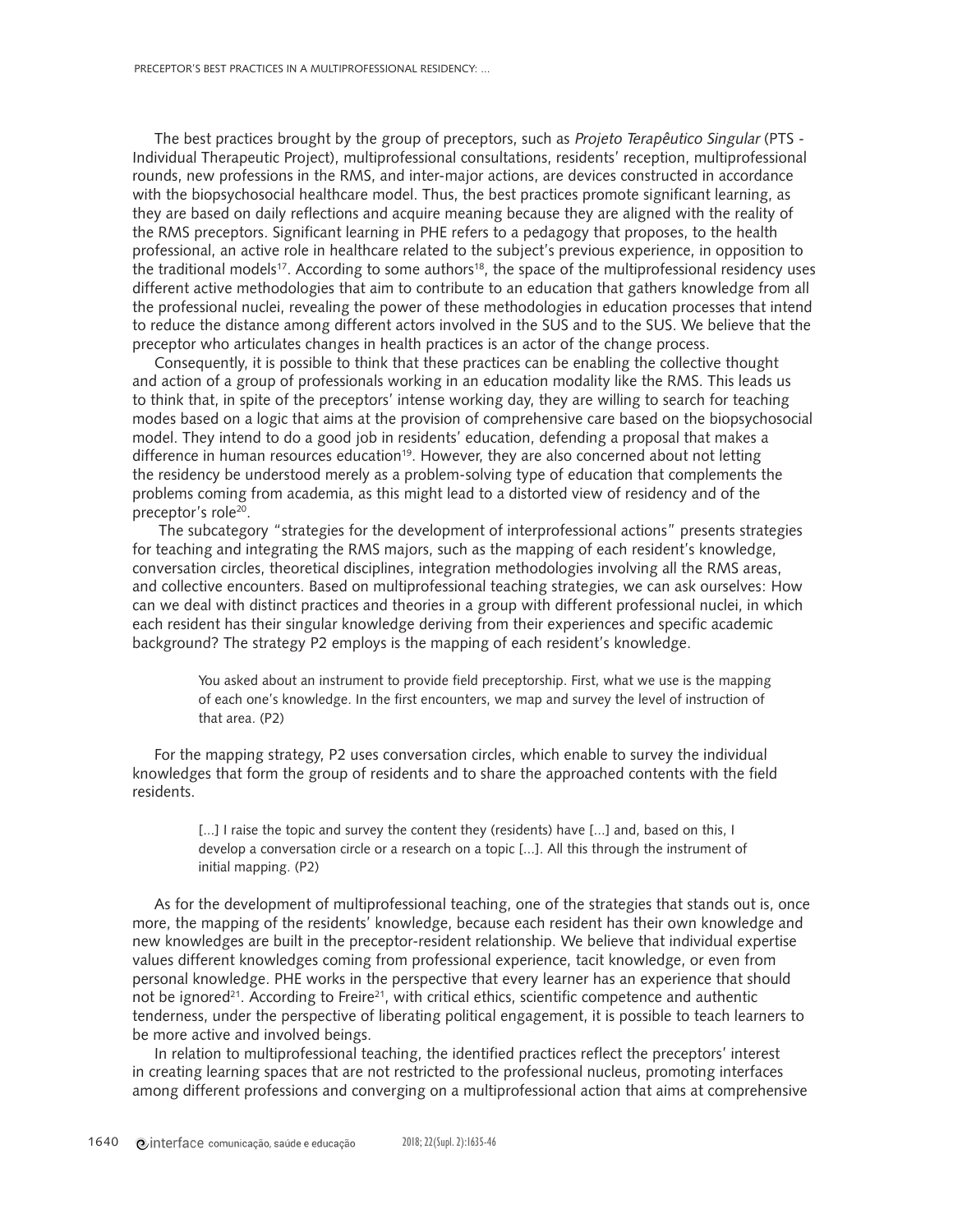healthcare. With the initiative of multiprofessional teaching, the people involved grow, crossing the academic barrier, traditionally directed at an education that focuses only on the profession $22$ . Furthermore, multiprofessional practice provides society with comprehensive care as people start to be seen in the biological, psychological and social spheres, feeling embraced and connected with the health team. The multiprofessional residency provides knowledge about all the areas involved, generating denser and more complex discussions and solving the problems presented by society more efficiently $23$ .

However, based on what was discussed so far, it is possible to notice that the majority of concepts that involve the RMS are linked to the principles of multiprofessionality. We argue that the multiprofessional residencies propose that the developed actions should be multiprofessional and interdisciplinary. Thus, how can we advance in discussions about interprofessionality in RMS spaces? The successful practices adhere to the interprofessional education proposal but are presented as multiprofessional initiatives, as they integrate the collective work of different professions and have similarities with some principles of interprofessional education. Interprofessionality is characterized by an intentional and collaborative articulation among different professions, resulting in more efficient and comprehensive actions.

In addition to these strategies, the preceptors highlight that the theoretical disciplines in which the residents participate could be reviewed to become moments for multiprofessional discussions that explore knowledges that are transversal and common to different professions.

And as you have, at first, health policies, I think that the theoretical disciplines also function well and support the discussions that we've been having in the field. (P4)

We needed to think a little bit on this process of constructing a multi-work and we created the strategy of including theoretical knowledge about multiprofessionality. (P2)

The preceptors highlighted the active methodologies used in the residents' education. The group approaches these methodologies as strategies for interprofessional teaching: through them, residents can take a stance and discuss their experiences.

One of the classes was meant to promote a discussion precisely about professional identity, the position of X in the multiprofessional team. And a teacher from the X course told me by e-mail: I've planned a twenty-minute class and the rest of the time is for discussions. And I thought: How come? Doesn't she know that the class should last two hours? And, at least of the classes I attended, that was the most awesome! (P7)

It's not because there's the traditional class that you must follow that type of class. Instead, you should think of new proposals that will enrich education, like the active methodologies. These methodologies help us think of other possibilities to the classes. (P5)

And also the suggestion of modifying the proposal of classes that already have a nucleus [...] we had a workshop in March and the classes, at first, happened according to this methodology. We had plenty of interesting stuff, examples of practical things, a play, some really cool discussions. The residents' responses were timid at first, but they gradually got involved and participated more actively in the new proposals. (P7)

The active methodologies also become evident when the preceptors meet the residents to discuss themes that cross the areas of activity of each professional, by means of reflective triggers like movies, additional theoretical activities, collective presentations of projects and Trabalhos de Conclusão de Residência (TCR - Residency Completion Essays) in field classes, encompassing different RMS majors.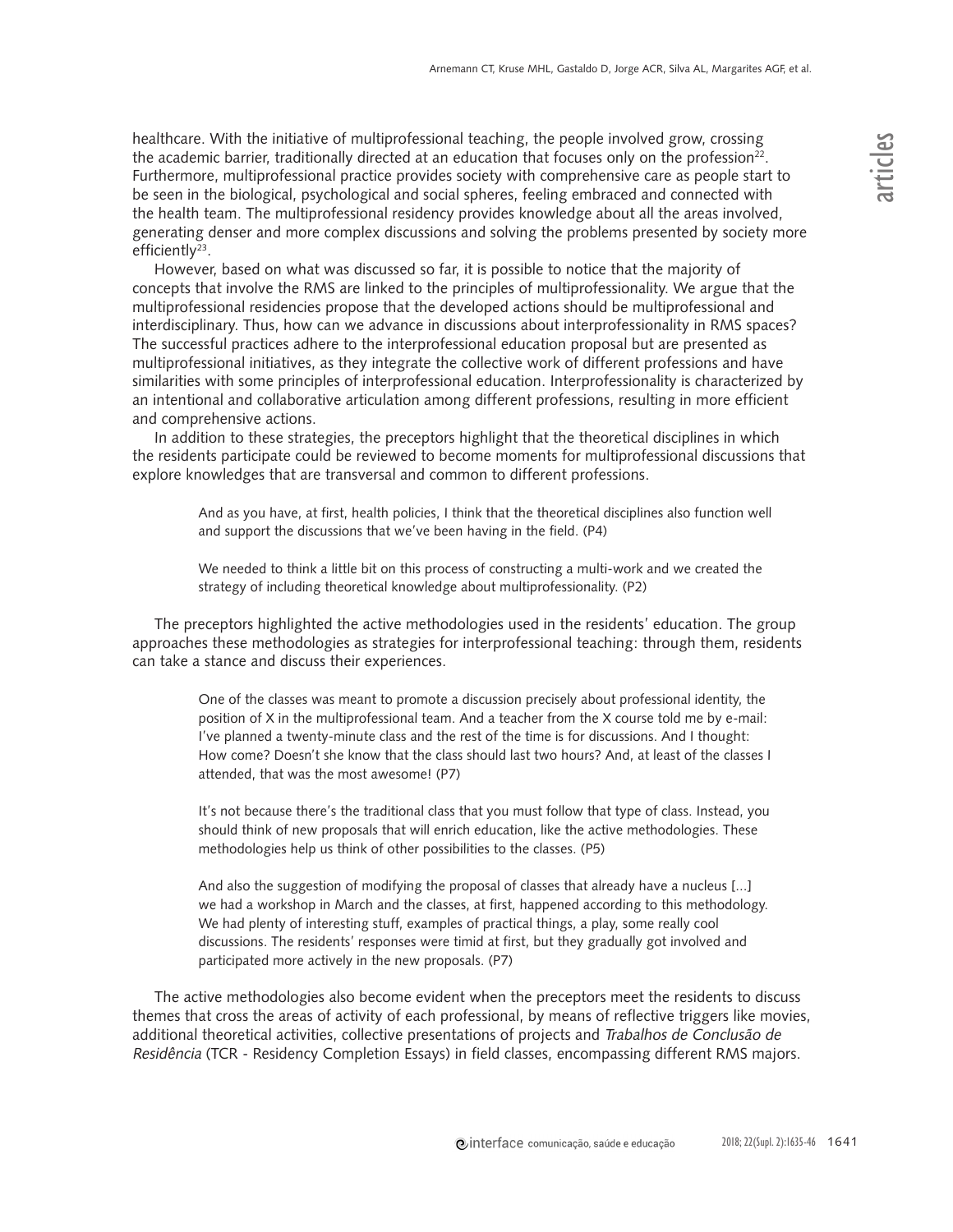One example was the work with the theme of drugs triggered by movies, as this theme receives a lot of attention from the cinema. We could develop four seminars and promote debates. We held meetings with patients, professionals and residents every 15 days about the theme of mental health [...] the patients themselves bring movies, make proposals, etc. (P4)

I thought the colleague's proposal was interesting: Having a movie session for all the residency groups. Such a rich opportunity, coordinating an action like that. The preceptors being there as debaters. (P6)

[...] another thing we're offering to the residents is a seminar for the presentation of TCRs and projects. We're letting students present their TCRs in the field classes, in the last three field classes. (P4)

Among the strategies to integrate the RMS majors, P6 suggests the RMS areas should be integrated:

> I think we can have events, as our colleague is saying [...] that we could organize integration seminars. One class, one discipline. He does this in the Bioethics encounter and it produces good results. Sometimes, cases are brought and discussed beforehand to see if they are fit for situations that, according to them, involved ethical issues and, sometimes, there are two fields involved. (P6)

Furthermore, the preceptors believe that collective encounters involving preceptors, tutors and residents strengthen the collective dimension in the multiprofessional perspective.

[...] that we should have pervading subjects and themes. We could have one resident, one preceptor and one tutor composing the table, and we could organize residency encounters. Just to debate with the group. (P6)

The preceptors discussed how to develop the best practices in the RMS, listing strategies to advance multiprofessional teaching and to integrate the majors that compose the RMS.

The strategies mentioned by the preceptors value the resident's knowledge, and the active methodologies are a sign that the RMS fosters spaces that generate new knowledges and practices targeted at innovation in the provision of care<sup>19</sup>. Thus, these proposals can represent a point-ofdeparture to provide residents with a type of teaching that promotes interprofessional education. Corroborating this idea, Meyer, Félix and Vasconcelos<sup>23</sup> recommend the production of methodologies that allow to experiment with a collective action, by means of workshops, conversation circles, discussion of movies, reflections on discourses and scenes experienced in the service, songs, poems, literature, and other cultural artifacts. The RMS can be considered not just a space for the absorption of information, knowledge and models that result in specialists, but a period of time for the reinvention of oneself and of the world. In addition, it can be viewed as the capacity for being close to and caring for users in their territory<sup>4</sup>.

Thus, in this text, interprofessionality was used focusing on the best practices developed by preceptors, even though these are related to multiprofessionality, as the elements brought by the group of preceptors reveal characteristics related to interprofessional education in the daily routine of the services and in the action of preceptors, residents, and service professionals. These experiences are opposed to those of interprofessional education that occur in classroom activities or clinical simulations, and that is why they deserve to be disseminated $24$ .

Interprofessional education can be adopted both in undergraduate programs and in the reality of the services<sup>25</sup>. Thus, multiprofessional residencies are a powerful space for the adoption of interprofessional education, as it is a strategy that enables the development of collective work with the aim of optimizing the quality of healthcare $8,25$ . That said, we need to understand how residencies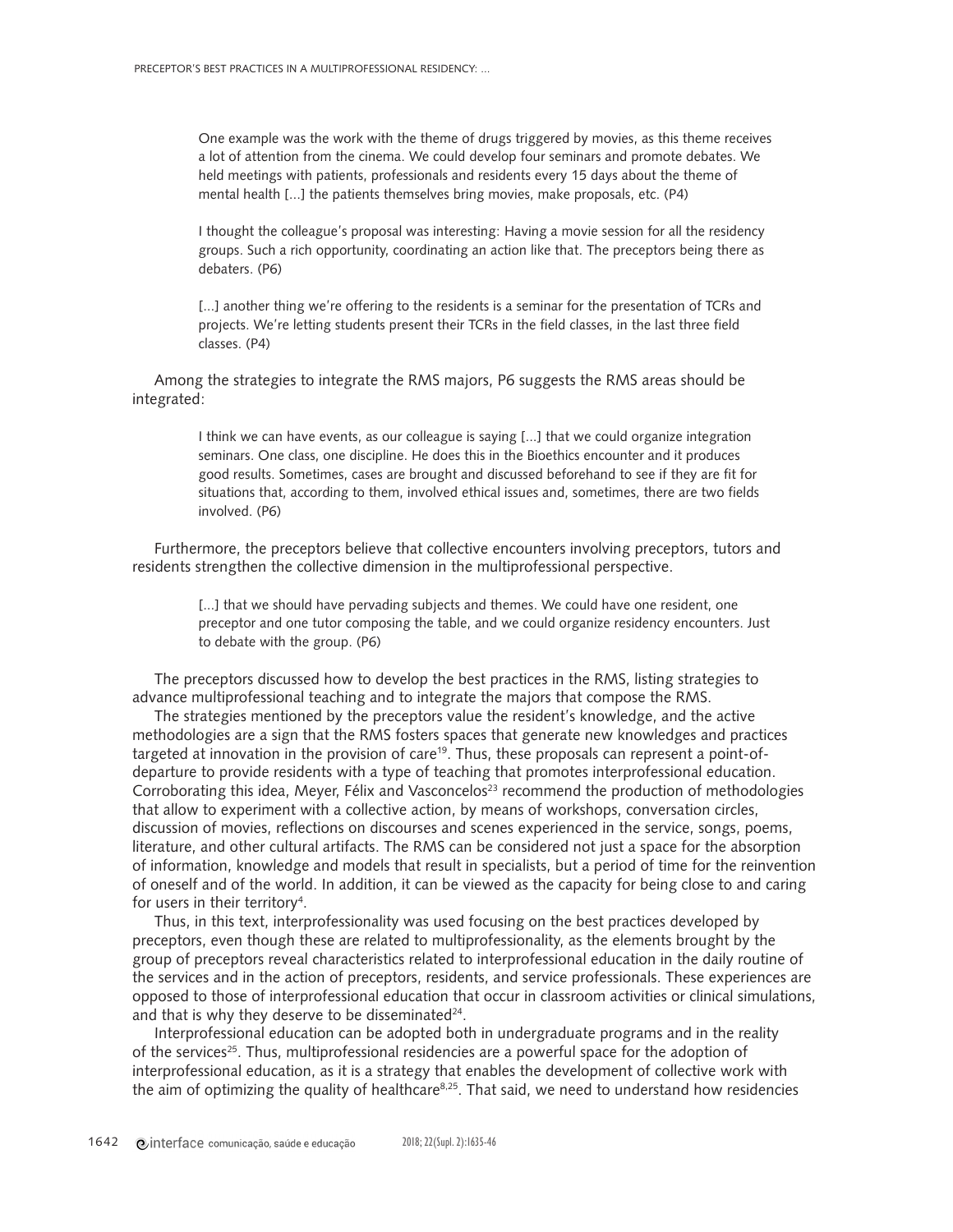function and if they are settings where interprofessional education can be developed, bearing in mind that merely gathering different professions in the same space cannot be considered interprofessional education. It is necessary to know which theoretical and methodological frameworks we can use to truly educate subjects who are able to collaborate with one another in the dynamics of health work.

In view of the results presented here, we can see that the preceptors' best practices, as well as their strategies to make them feasible in the RMS, show that the actors must develop interprofessional skills. The activities developed in the collective dimension disclose the elements that reorganize the preceptors' work practice and, due to this, the actors of this teaching and learning process are valued.

As for the SUS, the organizer of this education process, it is expected that these professionals are qualified beyond an insertion in this logic. These professionals' education should prepare them to act as participative articulators, identifying critical nodes, making decisions, and creating strategic alternatives in management and care, so that they can promote the necessary changes to act in their reality, being committed to improving healthcare<sup>26</sup>.

The education of residents triggered by spaces where actors talk about PHE must be understood as a process, and not only as something isolated, dealt with under a certain perspective. By means of this education, residents will be capable of developing competencies. Stimulating questionings about reality, as well as analyzing the daily routine, are extremely important to reduce the distance between socially constructed knowledge and experience gained in the world of work<sup>17</sup>.

Therefore, the responsibility of educational centers for instructing professionals in the area of health is fundamental, and this process must reflect the social, political and cultural reality, grounded on the principles and guidelines of the  $SUS^{27}$ . It is known that the multiprofessional residency programs have changed the setting of the services that house them. The advances that these in-service education modalities have implemented in the SUS are significant and have the potential for fostering changes in education and work. However, only a few experiences have been documented, recording these changes and reaffirming the importance of this education device for the consolidation of interprofessional actions and collaborative practices.

In view of this, we can think that the identification of best practices can be connected with an indicative of change in RMS education, as residencies can be considered spaces for teaching and learning actions, for they combine the preceptors' daily routine in the service with the expertise of academia's professionals. Thus, the residency can be considered a two-way street where the service contributes to the education of qualified professionals, and the professionals contribute to the improvement in the service as a whole<sup>10</sup>.

It is expected that interprofessional experiences are capable of better preparing future health professionals to act according to the SUS's structuring principles. In addition, it is hoped that professional qualification implies an increase in the quality of the care provided for the population, contributing to the development of the sense of social responsibility in the area of health education.

# **Final remarks**

This study presents the best practices developed by a group of preceptors of a multiprofessional residency. The recognition of the preceptors' practices is performed under the perspective of interprofessional education, as we consider it a device to fulfil collaborative practices produced by teamwork. We highlight interprofessionality as a powerful strategy for health education, and multiprofessional residencies stand out, as they involve different professional nuclei in the creation of an integrative strategy.

The preceptors viewed these practices, considered by the group as the best practices performed in the RMS, as positive and remarkable in their action as preceptors. This made them realize that, although their work has countless problems, it makes a difference in the education of professionals. Disseminating the successful practices of a group of preceptors in a professional residency is fundamental to give visibility to these collaborative practices, which are significant and produce knowledge, aiming to foster interprofessional education in healthcare.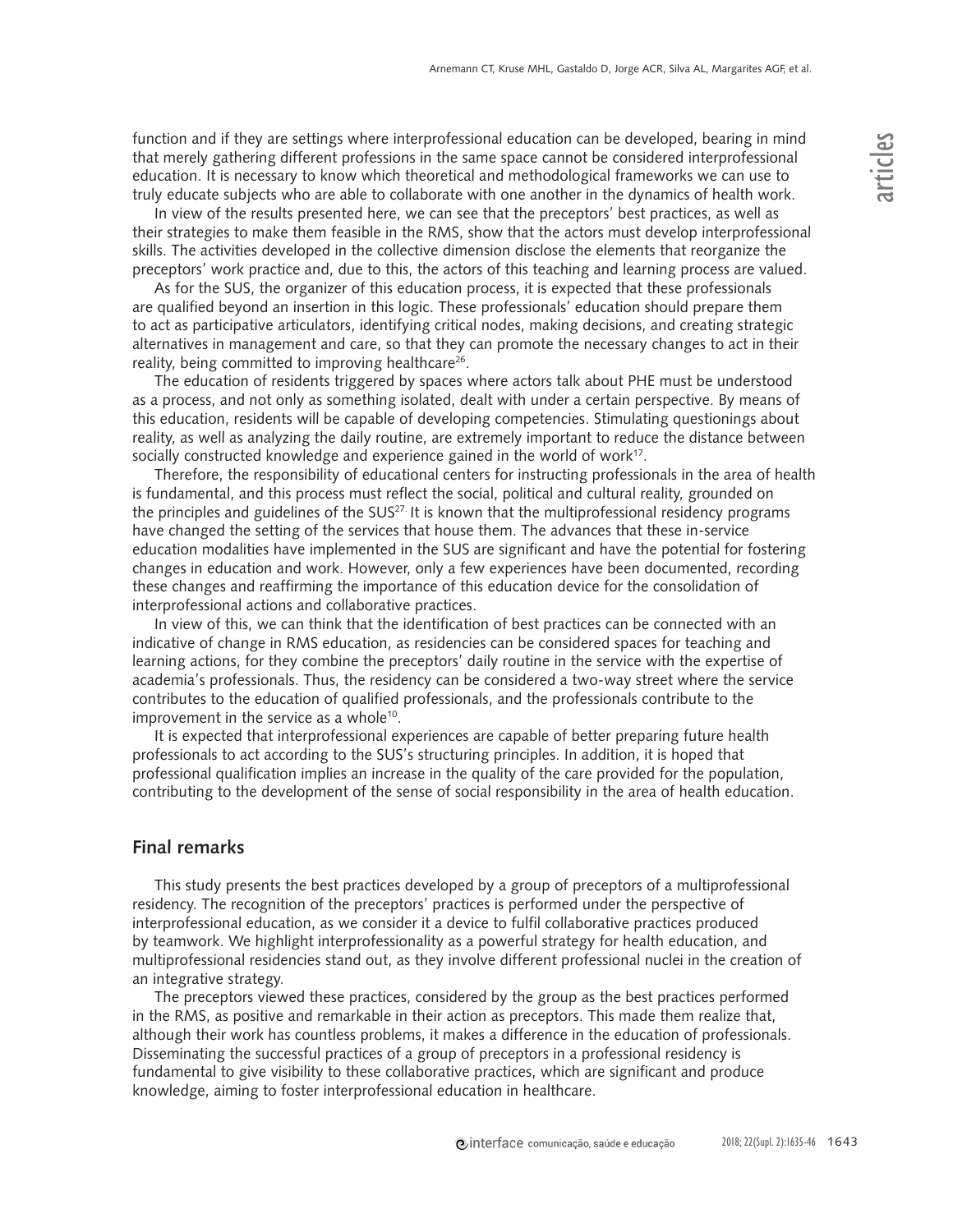It is important to mention that, as this is a qualitative study, we do not intend to generalize our data. Our challenge is to disseminate PHE and interprofessional education proposals in multiprofessional residencies with the aim of contributing to discussions and to present possibilities that can be implemented in different multiprofessional residencies. In view of this, further studies that disseminate successful experiences in RMS including preceptors continue to be necessary.

## **Authors' contributions**

All the authors participated actively in the discussion of the study's results, in the review and in the approval of the manuscript's final version.

### **Acknowledgements**

We would like to thank the Integrated Multiprofessional Health Residency Program of Hospital de Clínicas de Porto Alegre for its support to the conduction of the research.

### **References**

1. World Health Organization. Framework for action on interprofessional education and collaborative practice. Genebra: WHO; 2010.

2. Ministério da Saúde (BR). Secretaria de Gestão do Trabalho e da Educação na Saúde. Departamento de Gestão da Educação na Saúde. A educação permanente entra na roda: pólos de educação permanente em saúde: conceitos e caminhos a percorrer. Brasília: SGETES; 2005.

3. Silva CT, Terra MG, Kruse MHL, Camponogara S, Xavier MS. Residência multiprofissional como espaço intercessor para a Educação Permanente em Saúde. Texto Contexto Enferm. 2016; 25(1):1-9.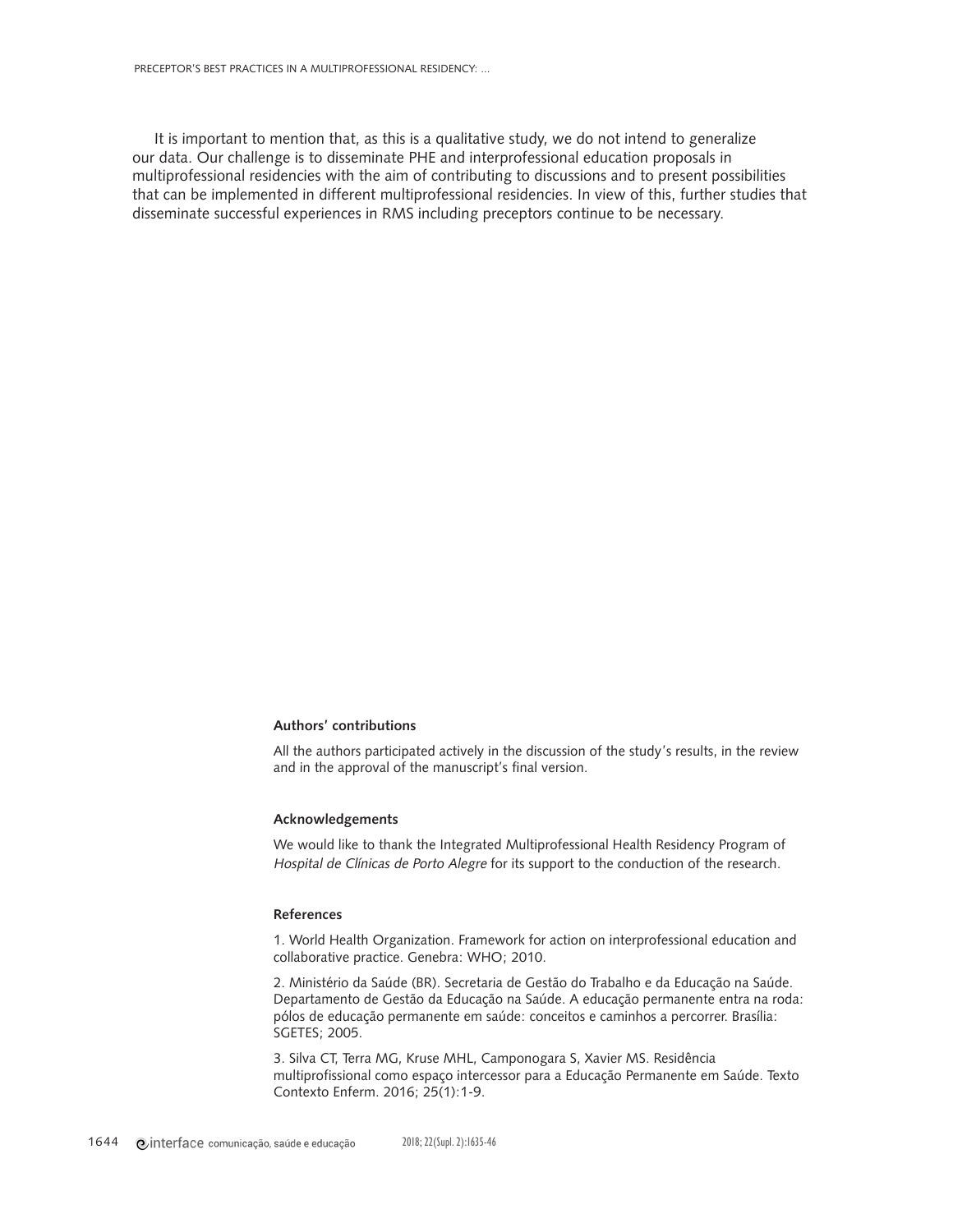4. Haubrich PLG, Silva CT, Kruse MHL, Rocha CMF. Intenções entre tensões: as residências multiprofissionais em saúde como lócus privilegiado da educação permanente em saúde. Saude Redes. 2015; 1(1):47-56.

5. Miranda Neto MV, Leonello VM, Oliveira MAC. Residências multiprofissionais em saúde: análise documental de projetos político-pedagógicos. Rev Bras Enferm. 2015; 68(4):586-93.

6. Reeves S. Why we need interprofessional education to improve the delivery of safe and effective care. Interface (Botucatu). 2016; 20(56):185-96

7. Costa MV, Patrício KP, Câmara AMCS, Azevedo GD, Batista SHSS. Pró-Saúde e PET-Saúde como espaços de educação interprofissional. Interface (Botucatu). 2015; 19(1):709-20.

8. Ribeiro KRB, Prado ML. A prática educativa dos preceptores nas residências em saúde: um estudo de reflexão. Rev Gauch Enferm. 2013; 34(4):161-5.

9. Botti S, Rego S. Preceptor, supervisor, tutor e mentor: quais são seus papéis? Rev Bras Educ Med. 2008; 32(3):363-73.

10. Steinbach M. A preceptoria na residência multiprofissional em saúde: saberes do ensino e do serviço [dissertação]. Florianópolis: Universidade Federal de Santa Catarina; 2015.

11. Arnemann CT, Gastaldo D, Kruse MHL. Pesquisa apreciativa: características, utilização e possibilidades para a área da saúde no Brasil. **I**nterface (Botucatu). 2018; 22(64):121-31.

12. Cooperrider D. Appreciative inquiry: toward a methodology for understanding and enhancing organizational innovation [dissertation]. Cleveland: Western Reserve University;1986.

13. Arnemann CT. Educação permanente em saúde no contexto da residência multiprofissional: estudo apreciativo crítico [tese]. Porto Alegre: Universidade Federal do Rio Grande do Sul; 2017.

14. Trajkovski S, Schmied V, Vickers M, Jackson D. Implementing the 4D cycle of appreciative inquiry in health care: a methodological review. J Adv Nur. 2013; 69(6):224-34.

15. Denzin NK, Lincoln YS. Handbook of qualitative research. 2a ed. Thousand Oaks: Sage; 2000.

16. Bortagarai FM, Peruzzolo DL, Ambrós TMB, Souza AR. A interconsulta como dispositivo interdisciplinar em um grupo de intervenção precoce. Disturb Comun. 2015; 27(2):392-400.

17. Franco TB, Chagas RC, Franco CM. Educação permanente como prática. In: Pinto S, Franco TB, Magalhães MG, Mendonça PEX, Guidoreni AS, Cruz KT, et al. Tecendo redes: os planos da educação, cuidado e gestão na construção do SUS; a experiência de Volta Redonda-RJ. São Paulo: Hucitec; 2012. p. 427-38.

18. Salvador AS, Medeiros CS, Cavalcanti PB, Carvalho RN. Construindo a multiprofissionalidade: um olhar sobre a residência multiprofissional em saúde da família e comunidade. Rev Bras Cienc Saude. 2011; 3(15):329-38.

19. Cloos TT. Inserção do serviço social nas residências multiprofissionais em atenção básica: formação em equipe e integralidade social. In: Bellini MIB, Closs TT, organizadores. Serviço social, residência multiprofissional e pós-graduação: a excelência na formação do assistente. Porto Alegre: EdiPUCRS; 2012. p. 34-62.

20. Dallegrave D, Kruse MHL. No olho do furacão, na ilha da fantasia: a invenção da residência multiprofissional em saúde. Interface (Botucatu). 2009; 13(28):213-37.